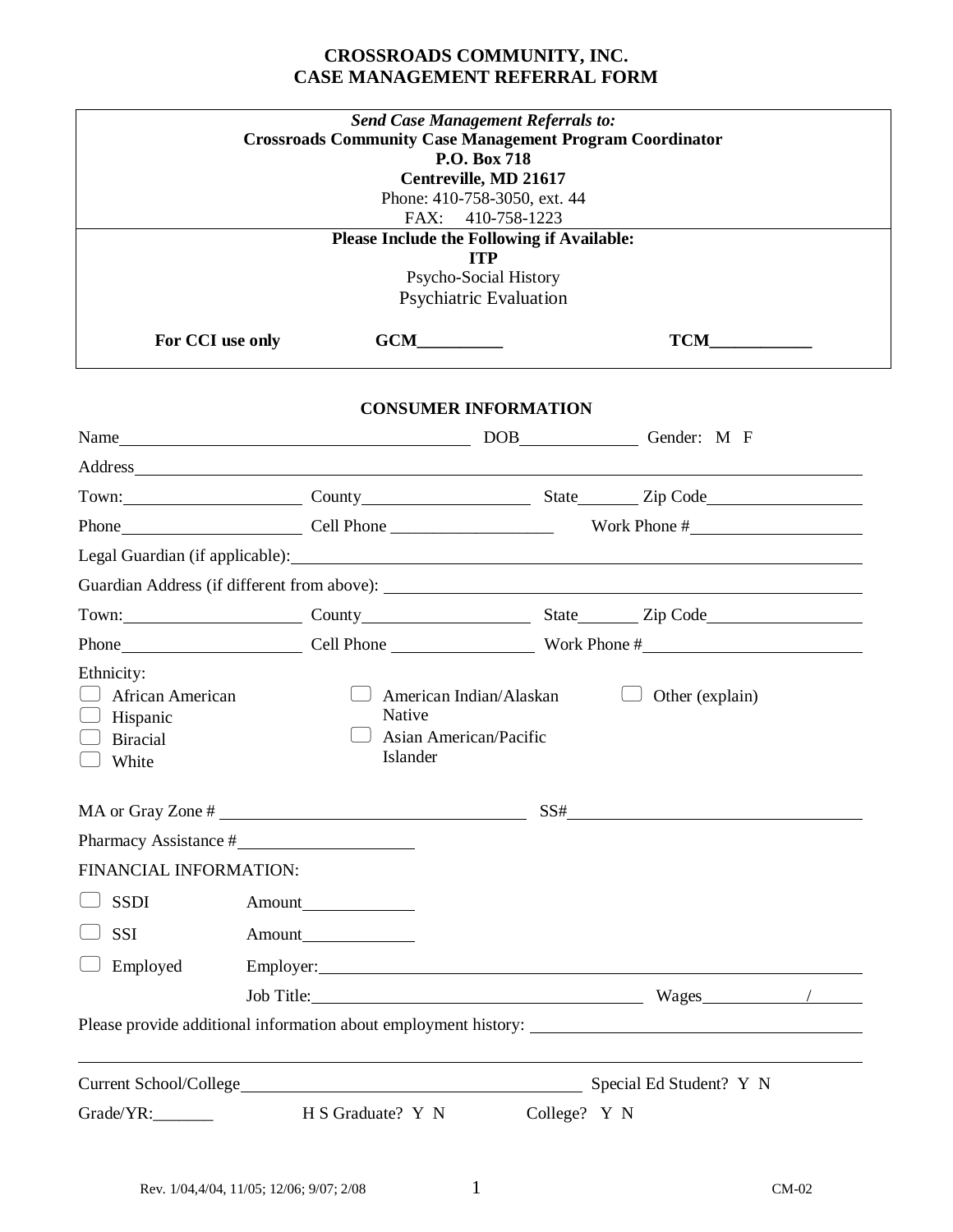|  | Please provide additional information about Education history: |
|--|----------------------------------------------------------------|
|--|----------------------------------------------------------------|

### **REFERRAL SOURCE**

| $\frac{1}{2}$ Fax $\frac{1}{2}$ $\frac{1}{2}$ $\frac{1}{2}$ $\frac{1}{2}$ $\frac{1}{2}$ $\frac{1}{2}$ $\frac{1}{2}$ $\frac{1}{2}$ $\frac{1}{2}$ $\frac{1}{2}$ $\frac{1}{2}$ $\frac{1}{2}$ $\frac{1}{2}$ $\frac{1}{2}$ $\frac{1}{2}$ $\frac{1}{2}$ $\frac{1}{2}$ $\frac{1}{2}$ $\frac{1}{2}$ $\frac{1}{2}$ $\frac{1}{2$ |
|------------------------------------------------------------------------------------------------------------------------------------------------------------------------------------------------------------------------------------------------------------------------------------------------------------------------|
|                                                                                                                                                                                                                                                                                                                        |
| <b>CURRENT DSM-IV-TR DIAGNOSIS</b>                                                                                                                                                                                                                                                                                     |
| Axis I: DSM-IV Code:                                                                                                                                                                                                                                                                                                   |
| Axis II: DSM-IV Code:                                                                                                                                                                                                                                                                                                  |
| Axis III: DSM-IV Code:                                                                                                                                                                                                                                                                                                 |
| Axis IV: DSM-IV Code:                                                                                                                                                                                                                                                                                                  |
|                                                                                                                                                                                                                                                                                                                        |
| Highest GAF in last year: Date: Date:                                                                                                                                                                                                                                                                                  |
| The following eligibility criteria must be met in order to receive<br>Mental Health Case Management Services.                                                                                                                                                                                                          |

## **Eligibility Criteria**

Priority for services shall be given to individuals who meet the criteria for Priority Populations listed below and who:

- A. Are not linked to mental health services
- B. Lack basic supports for shelter, food, and income, or,
- C. Are transitioning from one level of care to another.

### Priority Populations:

A) Children and adolescents with serious emotional disturbance who are in or at risk of:

- i) Inpatient psychiatric treatment
- ii) Treatment in a Residential Treatment Center (RTC), or,
- iii) An out of home placement due to multiple life stressors

#### OR

- B) Adults with a serious mental illness who are:
	- i) At risk of going into, or will be released from, an inpatient hospital stay
	- ii) homeless or in Shelter Plus Care,
	- iii)Residing in independent housing and in need of services to retain their housing, or,
	- iv) Being released from a detention center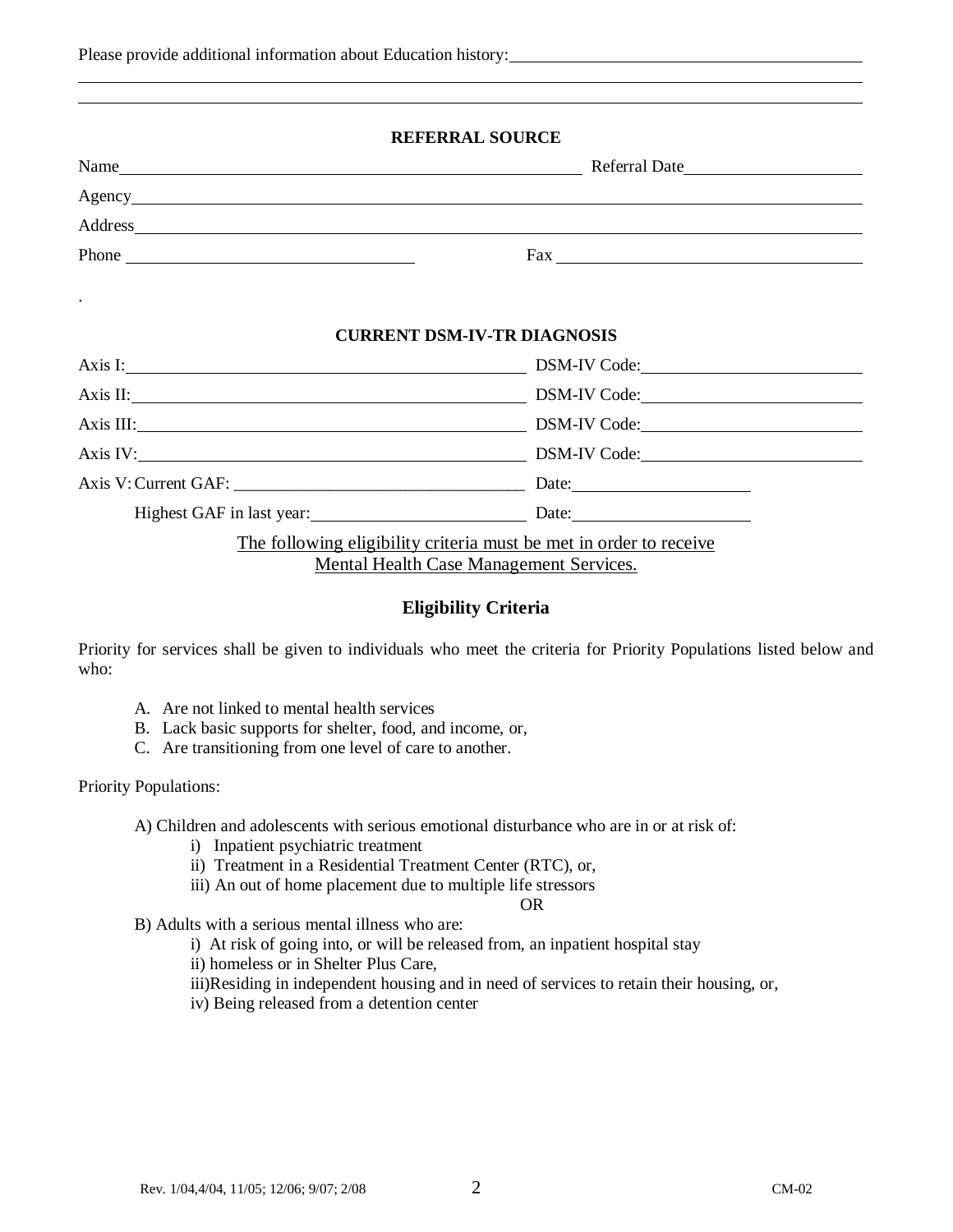#### **SERVICE PROVIDERS**

| <b>Primary Somatic Health Care Provider:</b>                                                              |                                                                                                                                                                                                                                |
|-----------------------------------------------------------------------------------------------------------|--------------------------------------------------------------------------------------------------------------------------------------------------------------------------------------------------------------------------------|
|                                                                                                           | Name: Phone Phone                                                                                                                                                                                                              |
| Address: <u>Address:</u>                                                                                  |                                                                                                                                                                                                                                |
| Primary Therapist (Mental Healthcare/Clinical): Agency:                                                   | <u> 1989 - Johann Stoff, Amerikaansk politiker († 1908)</u>                                                                                                                                                                    |
|                                                                                                           | Name: Phone: Phone:                                                                                                                                                                                                            |
|                                                                                                           |                                                                                                                                                                                                                                |
|                                                                                                           | <b>CURRENT MEDICATIONS</b>                                                                                                                                                                                                     |
| Rx                                                                                                        |                                                                                                                                                                                                                                |
| Rx                                                                                                        |                                                                                                                                                                                                                                |
| Rx                                                                                                        |                                                                                                                                                                                                                                |
| Rx                                                                                                        |                                                                                                                                                                                                                                |
| Rx                                                                                                        |                                                                                                                                                                                                                                |
|                                                                                                           |                                                                                                                                                                                                                                |
|                                                                                                           | HOSPITALIZATION OR PLACEMENT HISTORY: (Include RTC, group homes, foster, hospitalization, jail)                                                                                                                                |
|                                                                                                           | How many years has this client received mental health services?                                                                                                                                                                |
|                                                                                                           | Currently inpatient or incarcerated? $\Box$ Yes $\Box$ No If Yes, Projected D/C Date:                                                                                                                                          |
| If inpatient, does this patient currently have off-grounds privileges without staff? $\Box$ Yes $\Box$ No |                                                                                                                                                                                                                                |
|                                                                                                           |                                                                                                                                                                                                                                |
|                                                                                                           | Dates:                                                                                                                                                                                                                         |
|                                                                                                           | Dates:                                                                                                                                                                                                                         |
|                                                                                                           |                                                                                                                                                                                                                                |
|                                                                                                           | Allergies or Reactions to Medications: Manual Allergies or Reactions to Medications:                                                                                                                                           |
|                                                                                                           |                                                                                                                                                                                                                                |
| Dietary Restrictions:                                                                                     |                                                                                                                                                                                                                                |
|                                                                                                           |                                                                                                                                                                                                                                |
| <b>EMERGENCY CONTACT</b> (If other than Legal Guardian) (Required for Consumers under 16):                |                                                                                                                                                                                                                                |
|                                                                                                           | Name: Phone: Phone: Phone: Phone: Phone: Phone: Phone: Phone: Phone: Phone: Phone: Phone: Phone: Phone: Phone: Phone: Phone: Phone: Phone: Phone: Phone: Phone: Phone: Phone: Phone: Phone: Phone: Phone: Phone: Phone: Phone: |
|                                                                                                           |                                                                                                                                                                                                                                |
|                                                                                                           |                                                                                                                                                                                                                                |
| OTHER AGENCY INVOLVEMENT                                                                                  |                                                                                                                                                                                                                                |
| <b>DDA</b><br>$\Box$ DJS<br>$\vert$ DSS                                                                   | Family Support Center                                                                                                                                                                                                          |
|                                                                                                           |                                                                                                                                                                                                                                |
|                                                                                                           |                                                                                                                                                                                                                                |
|                                                                                                           |                                                                                                                                                                                                                                |

l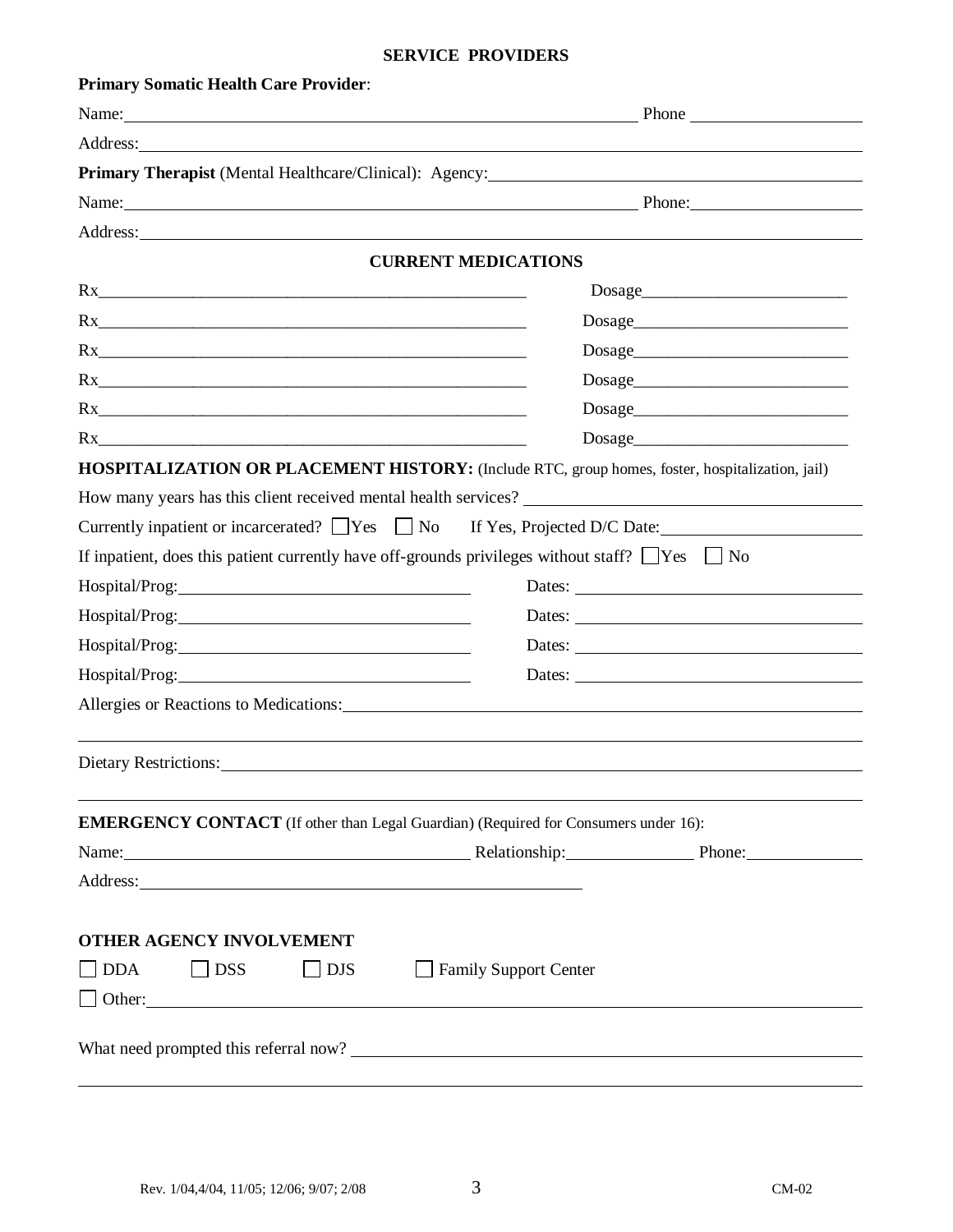## **RISK BEHAVIOR & PRESENTING PROBLEMS**

| Behavior/Problem (if current, the problem MUST be explained)                        | <b>Current History</b> |  |
|-------------------------------------------------------------------------------------|------------------------|--|
| Suicidal/Homicidal Threat/Attempt (give date of most recent occurrence)<br>Explain: |                        |  |
| Chronic Health Problems/Medical/Somatic/Physical Impairment or Disability Explain:  |                        |  |
| <b>Substance Abuse</b><br>Explain:                                                  |                        |  |
| Learning Difficulties/School or Vocational Problems<br>Explain:                     |                        |  |
| Legal Issues (charges, delinquent behavior, probation, etc)<br>Explain, if COR:     |                        |  |
| Runaway Behavior<br>Explain:                                                        |                        |  |
| Malicious Destruction of Property<br>Explain:                                       |                        |  |
| Sexual Issues (aggressor, promiscuous)<br>Explain:                                  |                        |  |
| Abuse/Assault/Trauma Victim<br>Explain:                                             |                        |  |
| Chronic Anger/Aggression (physically, verbally, weapon involved etc.)<br>Explain:   |                        |  |
| Social Interpersonal Conflicts<br>Explain:                                          |                        |  |
| Family Problems/Peer Conflicts<br>Explain:                                          |                        |  |
| Coping With Daily Roles & Activities<br>Explain:                                    |                        |  |
| Depression/Mood Disorder<br>Explain:                                                |                        |  |
| <b>Eating Disorder</b><br>Explain:                                                  |                        |  |